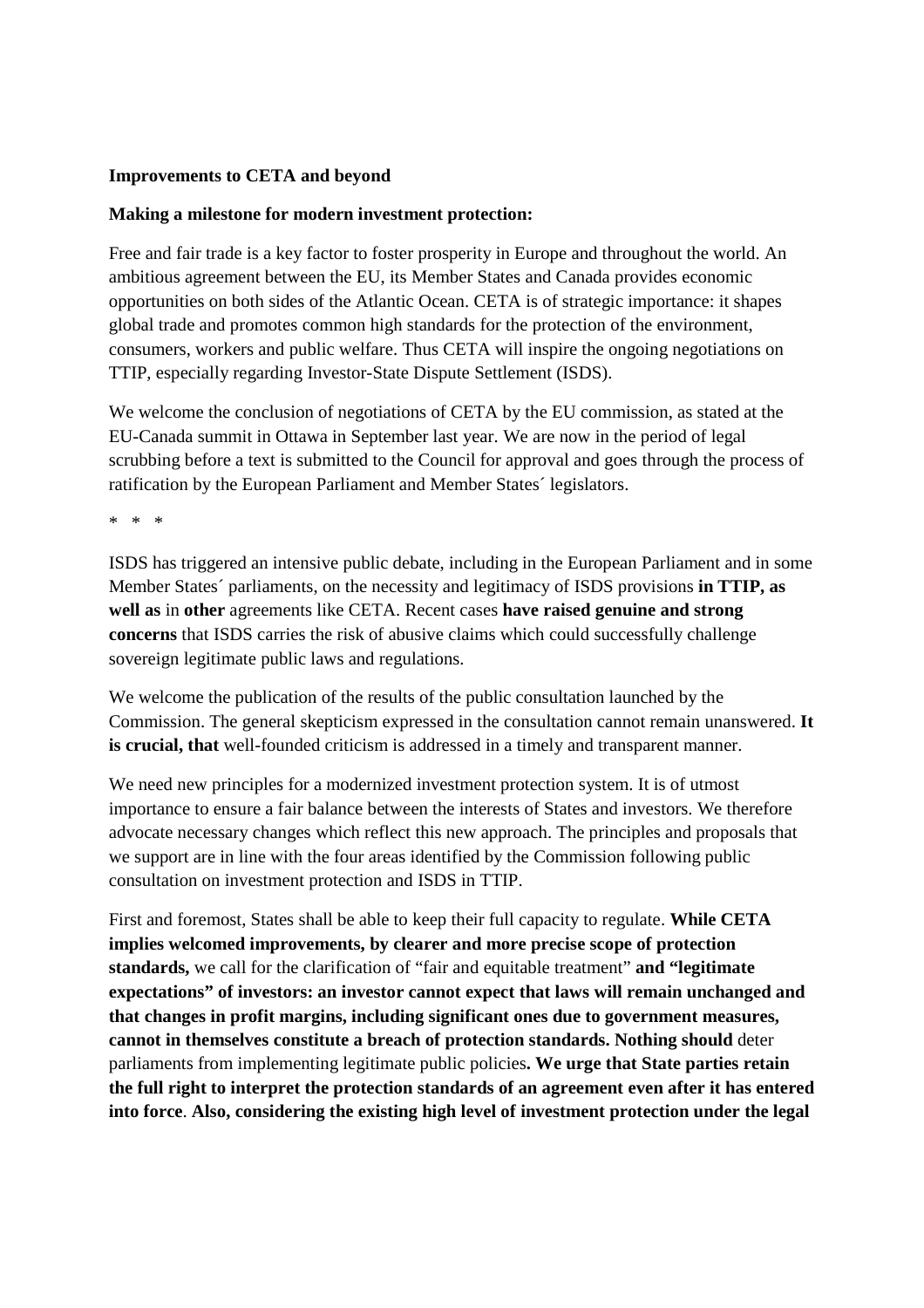**systems of the EU and its Member States,** foreign investors shall **in principle** not be granted better **substantive** treatment than domestic investors **within the EU**. States shall be able to restructure and reschedule sovereign debts with no exposure to investment protection proceedings, clear carve-out provisions on bank resolutions shall be introduced. We will not compromise on our rights to protect core European values, such as respect for human dignity, liberty, democracy, equality, the rule of law and respect for human rights, protection of health, safety and the environment, as well as cultural and linguistic diversity, media freedom and media pluralism, which should be clarified in the preamble and text of the CETA agreement, in line with the current scope of exclusion of audiovisual services and other cultural services.

The legitimacy of arbitral awards must be further enhanced in particular with regard to ethic requirements for arbitrators and transparency of investment protection procedures. We call for a new approach for enforcement of the right to regulate and investment protection. We support the creation of a new mechanism with a permanent secretariat. A Trade and Investment Court, whose task is to judge on investment protection cases, could constitute this new mechanism.

We support the introduction of an appeal mechanism, which has **the potential to rectify some of the legitimate concerns that arbitral tribunals are facing**. Appeal shall be open for all judicial decisions. This principle is well established in our legal systems and should apply also to investment protection in future agreements with investment protection provisions. An appeal mechanism will improve consistency, coherence and credibility of arbitration practice.

The choice of arbitrators should be limited to fixed pools of highly qualified arbitrators appointed by the EU, Canada and EU Member States, as far as possible qualified professional judges and academics, **while seeking to secure specialist legal expertise**. Ethic standards shall be raised with the introduction of a compulsory code of conduct for arbitrators. Mandatory disclosures requirements for third party funding should be introduced. **We need to prevent conflict of interests, for example in cases where an arbitrator in one dispute subsequently becomes a legal representative in another similar dispute, or vice-versa, for example through a "quarantine" period long enough to prevent conflict of interests.**

**We strongly encourage settlement of grievances to the greatest extent possible without resort to litigation through ISDS. We stress the importance of actively promoting consultations and mediation.** Abusive litigation by investors shall be tackled: frivolous claims should clearly be deterred **through** reinforcing the principle of "loser pays" where a claim is dismissed as frivolous and for example by the possibility of **penalties**.

In the new approach for investor protection, we want equal possibilities for SMEs as well as large investors. Access to dispute resolution should also be an option for SMEs investing abroad**.**  They cannot afford long and costly proceedings. We propose to limit these costs for claims up to a certain amount.